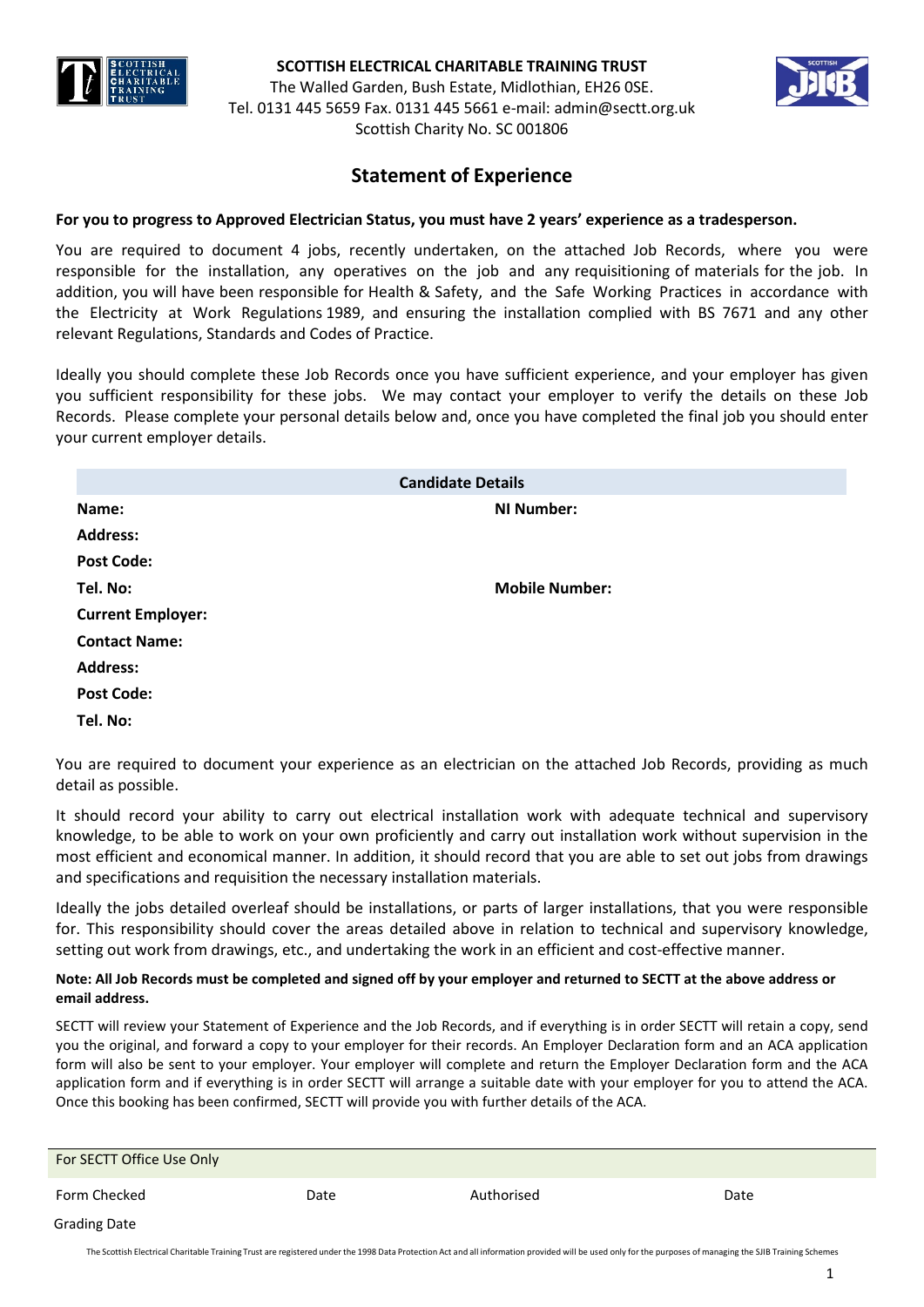|                                                                                             | <b>Job Record 1</b>             |      |     |     |
|---------------------------------------------------------------------------------------------|---------------------------------|------|-----|-----|
| <b>Brief Description</b>                                                                    |                                 |      |     |     |
|                                                                                             |                                 |      |     |     |
| Date of Job                                                                                 | Duration                        | Days |     |     |
| Location<br><b>Street</b>                                                                   |                                 |      |     |     |
| Town                                                                                        |                                 |      |     |     |
| Postcode                                                                                    |                                 |      |     |     |
| Did you set out the job from drawings and/or specifications?                                |                                 |      | Yes | No  |
| Did you requisition materials for the job?                                                  |                                 |      | Yes | No  |
| Did you supervise other operatives on the job?                                              |                                 |      | Yes | No  |
| If yes:                                                                                     | <b>Number of Electricians</b>   |      |     |     |
|                                                                                             | <b>Number of Apprentices</b>    |      |     |     |
|                                                                                             | <b>Number of Adult Trainees</b> |      |     |     |
| <b>Number of Labourers</b>                                                                  |                                 |      |     |     |
| Were there any other technical aspect of the work that you assisted with or carried<br>out? |                                 |      | Yes | No  |
| If yes, give a brief description:                                                           |                                 |      |     |     |
| Did you undertake any Safe Isolation Procedures?                                            |                                 |      | Yes | No  |
| Did you undertake any Inspection and Testing?                                               |                                 | Yes  | No  |     |
| Did you undertake any Commissioning?                                                        |                                 |      | Yes | No  |
| Did you undertake any Live Working (including testing)?                                     |                                 |      | Yes | No  |
| If yes, was it in compliance with the Electricity at Work Regulations 1989?                 |                                 |      | Yes | No  |
| Did the installation comply with current edition of BS 7671?                                |                                 |      | Yes | No  |
| Did you apply all relevant Health and Safety Legislation?                                   |                                 |      | Yes | No  |
| Did the installation comply with:                                                           |                                 |      |     |     |
| Electricity Safety, Quality, & Continuity Regulations 2002                                  |                                 |      | Yes | N/A |
| Relevant British and European Standards                                                     |                                 |      | Yes | N/A |
| <b>Relevant Codes of Practice</b>                                                           |                                 |      | Yes | N/A |
| Did you read and understand the Risk Assessment applicable to the job?                      |                                 |      | Yes | No  |
| Did you complete the work in the most efficient and economical manner                       |                                 |      | Yes | No  |
| <b>Additional Comments:</b>                                                                 |                                 |      |     |     |

**Employer**

**Supervisor/Manager Name**

**Signature Date** 

### **Contact Tel. No.**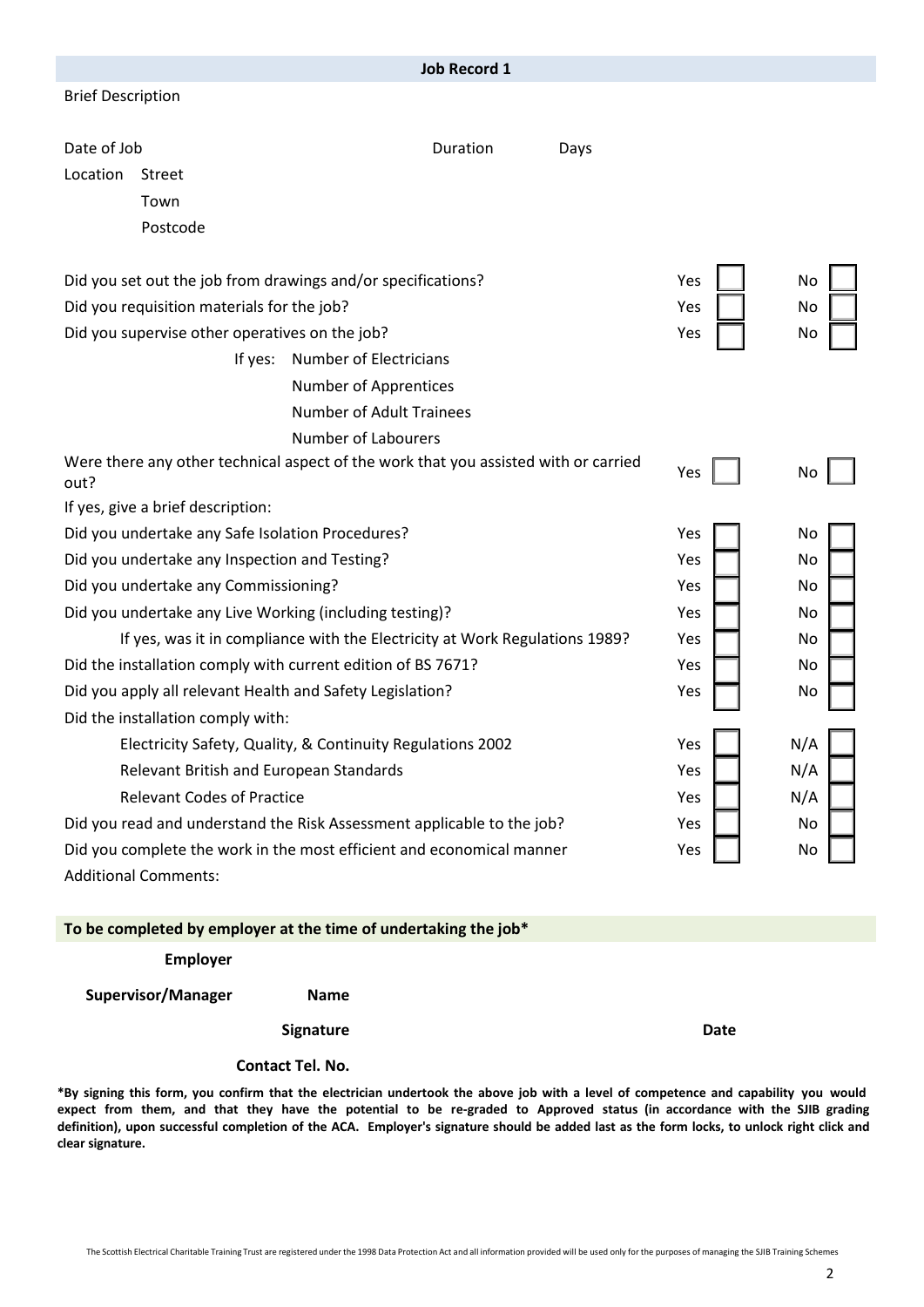|                                                                                             | <b>Job Record 2</b>             |            |     |
|---------------------------------------------------------------------------------------------|---------------------------------|------------|-----|
| <b>Brief Description</b>                                                                    |                                 |            |     |
| Date of Job                                                                                 | Duration<br>Days                |            |     |
| Location<br><b>Street</b>                                                                   |                                 |            |     |
| Town                                                                                        |                                 |            |     |
| Postcode                                                                                    |                                 |            |     |
| Did you set out the job from drawings and/or specifications?                                |                                 | Yes        | No  |
| Did you requisition materials for the job?                                                  |                                 | Yes        | No  |
| Did you supervise other operatives on the job?                                              |                                 | Yes        | No  |
| If yes:                                                                                     | Number of Electricians          |            |     |
|                                                                                             | Number of Apprentices           |            |     |
|                                                                                             | <b>Number of Adult Trainees</b> |            |     |
|                                                                                             | <b>Number of Labourers</b>      |            |     |
| Were there any other technical aspect of the work that you assisted with or carried<br>out? |                                 | Yes        | No  |
| If yes, give a brief description:                                                           |                                 |            |     |
| Did you undertake any Safe Isolation Procedures?                                            |                                 |            | No  |
| Did you undertake any Inspection and Testing?                                               |                                 | Yes        | No  |
| Did you undertake any Commissioning?                                                        |                                 |            | No  |
| Did you undertake any Live Working (including testing)?                                     |                                 |            | No  |
| If yes, was it in compliance with the Electricity at Work Regulations 1989?                 |                                 |            | No  |
| Did the installation comply with current edition of BS 7671?                                |                                 |            | No  |
| Did you apply all relevant Health and Safety Legislation?                                   |                                 | Yes        | No  |
| Did the installation comply with:                                                           |                                 |            |     |
| Electricity Safety, Quality, & Continuity Regulations 2002                                  |                                 | Yes        | N/A |
| Relevant British and European Standards                                                     |                                 | Yes        | N/A |
| <b>Relevant Codes of Practice</b>                                                           |                                 | Yes<br>Yes | N/A |
| Did you read and understand the Risk Assessment applicable to the job?                      |                                 |            | No  |
| Did you complete the work in the most efficient and economical manner                       |                                 |            | No  |
| <b>Additional Comments:</b>                                                                 |                                 |            |     |

**Employer**

**Supervisor/Manager Name**

**Signature Date** 

#### **Contact Tel. No.**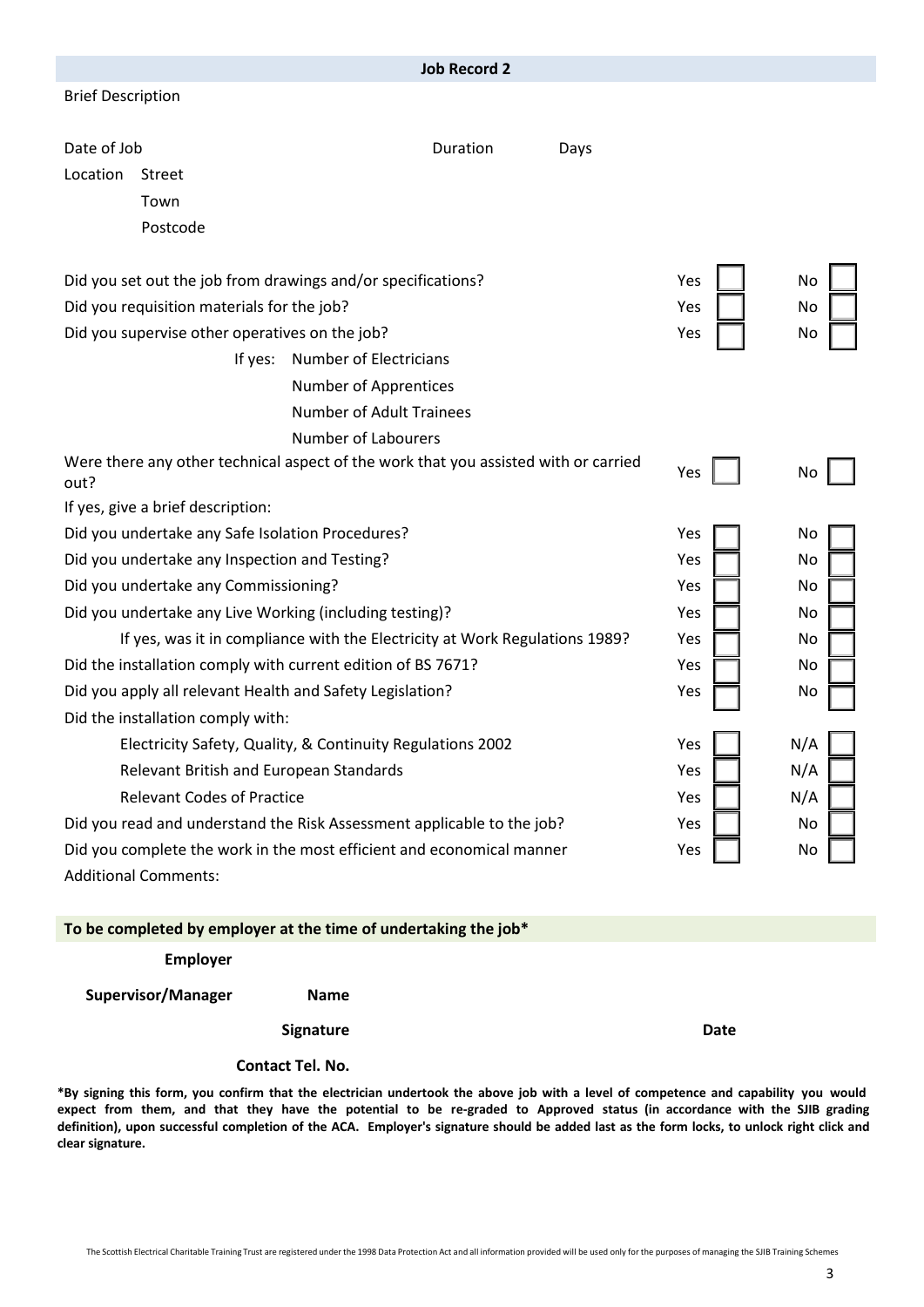|                                                                                             |                                                            | <b>Job Record 3</b> |      |     |     |
|---------------------------------------------------------------------------------------------|------------------------------------------------------------|---------------------|------|-----|-----|
| <b>Brief Description</b>                                                                    |                                                            |                     |      |     |     |
|                                                                                             |                                                            |                     |      |     |     |
| Date of Job                                                                                 |                                                            | Duration            | Days |     |     |
| Location<br><b>Street</b>                                                                   |                                                            |                     |      |     |     |
| Town                                                                                        |                                                            |                     |      |     |     |
| Postcode                                                                                    |                                                            |                     |      |     |     |
| Did you set out the job from drawings and/or specifications?                                |                                                            |                     |      | Yes | No  |
| Did you requisition materials for the job?                                                  |                                                            |                     |      | Yes | No  |
| Did you supervise other operatives on the job?                                              |                                                            |                     |      | Yes | No  |
| If yes:                                                                                     | Number of Electricians                                     |                     |      |     |     |
|                                                                                             | <b>Number of Apprentices</b>                               |                     |      |     |     |
|                                                                                             | <b>Number of Adult Trainees</b>                            |                     |      |     |     |
|                                                                                             | <b>Number of Labourers</b>                                 |                     |      |     |     |
| Were there any other technical aspect of the work that you assisted with or carried<br>out? |                                                            |                     |      | Yes | No  |
| If yes, give a brief description:                                                           |                                                            |                     |      |     |     |
| Did you undertake any Safe Isolation Procedures?                                            |                                                            |                     |      | Yes | No  |
| Did you undertake any Inspection and Testing?                                               |                                                            |                     | Yes  | No  |     |
| Did you undertake any Commissioning?                                                        |                                                            |                     |      | Yes | No  |
| Did you undertake any Live Working (including testing)?                                     |                                                            |                     |      | Yes | No  |
| If yes, was it in compliance with the Electricity at Work Regulations 1989?                 |                                                            |                     |      | Yes | No  |
| Did the installation comply with current edition of BS 7671?                                |                                                            |                     |      | Yes | No  |
| Did you apply all relevant Health and Safety Legislation?                                   |                                                            |                     |      | Yes | No  |
| Did the installation comply with:                                                           |                                                            |                     |      |     |     |
|                                                                                             | Electricity Safety, Quality, & Continuity Regulations 2002 |                     |      | Yes | N/A |
| Relevant British and European Standards                                                     |                                                            |                     |      | Yes | N/A |
| <b>Relevant Codes of Practice</b>                                                           |                                                            |                     |      | Yes | N/A |
| Did you read and understand the Risk Assessment applicable to the job?                      |                                                            |                     | Yes  | No  |     |
| Did you complete the work in the most efficient and economical manner                       |                                                            |                     | Yes  | No  |     |
| <b>Additional Comments:</b>                                                                 |                                                            |                     |      |     |     |
|                                                                                             |                                                            |                     |      |     |     |

**Employer**

**Supervisor/Manager Name**

**Signature Date** 

#### **Contact Tel. No.**